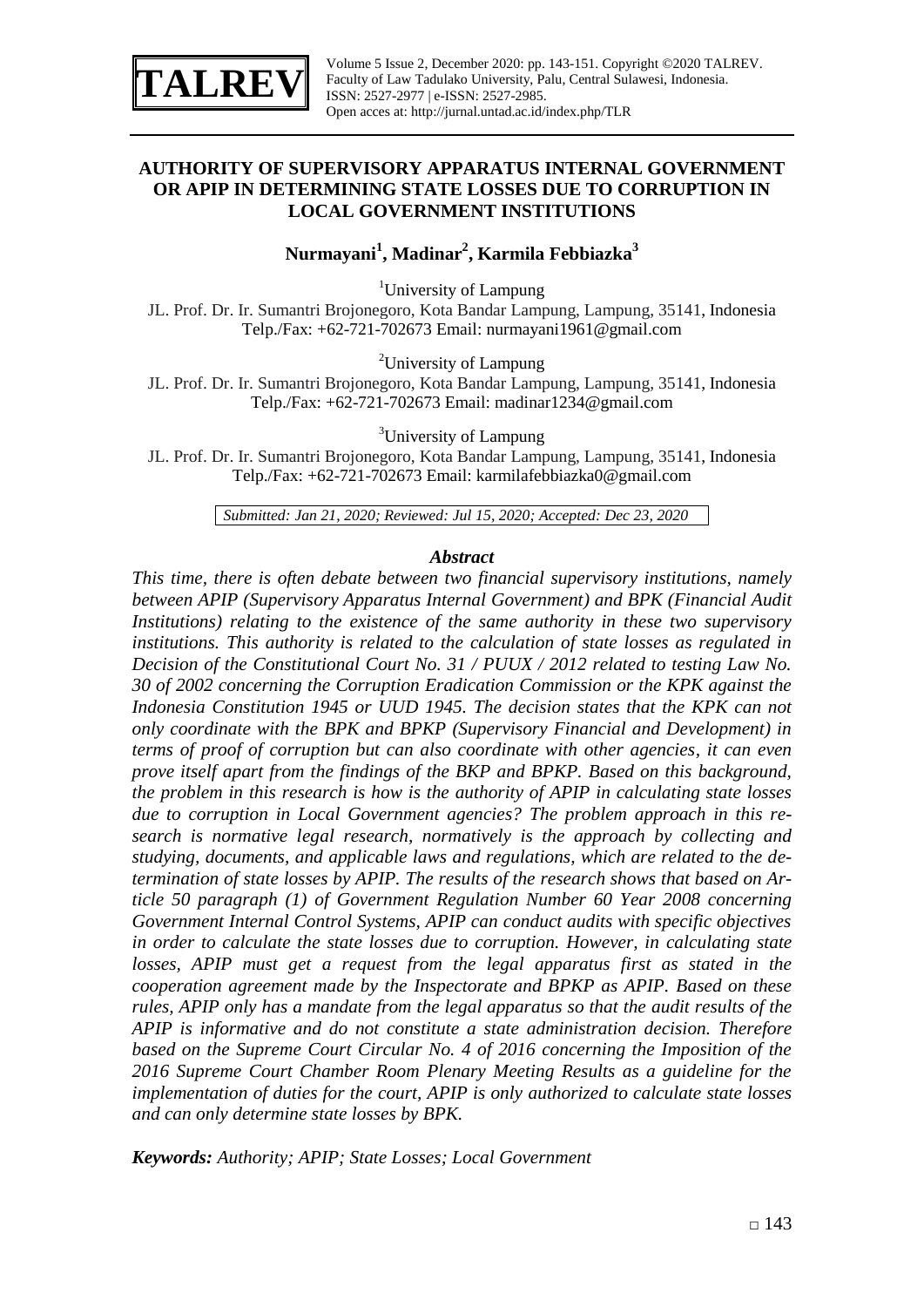### **INTRODUCTION**

BPK's sovereignty as financial control is contained in Chapter VIIIA of the UUD 1945 Article 28E through Article 28G, supervision of state finances has a very important role in realizing the objectives of government to be a good government and clean government in order to create accountability in financial management.<sup>1</sup> There are 2 types of supervision in terms of management and accountability of state finances, in order to calculate state losses, namely: $2^2$ 

- 1. Internal Supervision consists of:
	- a. Supervision carried out by superiors to subordinates in the work environment;
	- b.Inspectorate General, Provincial Inspectorate, and City Inspectorate District;
	- c. Supervisory Financial and Development (BPKP);
- 2. External supervision conducted by the Financial Audit Institutions (BPK);

The internal supervision carried out by the BPK is regulated in the UUD 1945.

1

Based on the UUD 1945, the BPK is the only institution authorized to oversee state finances, which is then poured back in Law no. 15 of 2006 concerning the Supreme Audit Board in Article 10 which states "The BPK evaluates and / or determines the amount of state losses caused by intentional or negligent unlawful acts committed by treasurers, BUMN / BUMD managers, and other institutions or bodies that carry out state financial management".<sup>3</sup>

Internal supervisor is carried out by APIP which is regulated in Government Regulation Number 60 Year 2008 concerning Government Internal Control System (SPIP), whose activities consist of auditing, evaluating, reviewing, monitoring and other supervisory activities. $4$  At this time what is often a debate between the two supervisory institutions is related to the authority between APIP and BPK where these two supervisory institutions have the same authority, namely authorized to calculate state losses as stated in the Constitutional Court Decision

1

<sup>1</sup> Dumaria Simanjuntak, "Pengisian Jabatan Anggota Badan Pemeriksa Keuangan (BPK) Untuk Mewujudkan BPK yang Independen", *Jurnal Hukum dan Pembangunan*, Vol. 47 No.2, 2017, p. 242.

<sup>2</sup> Utami Dewi, "Kedudukan Badan Pemeriksa Keuangan dan Pembangunan (BPKP) dalam Penentuan Unsur Kerugian Keuangan Negara dalam Kaitanya Dengan Optimalisasi Pengawasan Pengelolaan Keuangan Daerah (Studi Kasus di Kalimantan Barat)", *Jurnal Nestor Magister Hukum*, Vol. 4 No.4, 2017, p. 3.

<sup>3</sup> Mieke Rayu Raba, "Peran Badan Pemeriksa Keuangan (BPK) dalam Melakukan Pemeriksaan Terhadap Pengelolaan Keuangan Negara Untuk Mewujudkan Pemerintahan yang Baik Menurut Uu No. 15 Tahun 2006", *Lex Crimen*, Vol. 6 No. 3, 2017, p. 153.

<sup>4</sup> Dwi Alfianto, "Peran Aparat Pengawas Intern Pemerintah (APIP) Untuk Mewujudkan Good Governance Dalam Pencegahan Tindak Pidana Korupsi di Bidang Penyediaan Barang dan Jasa", *Hukum Pidana dan Pembangunan Hukum*, Vol.1 No.2, 2019, P. 3.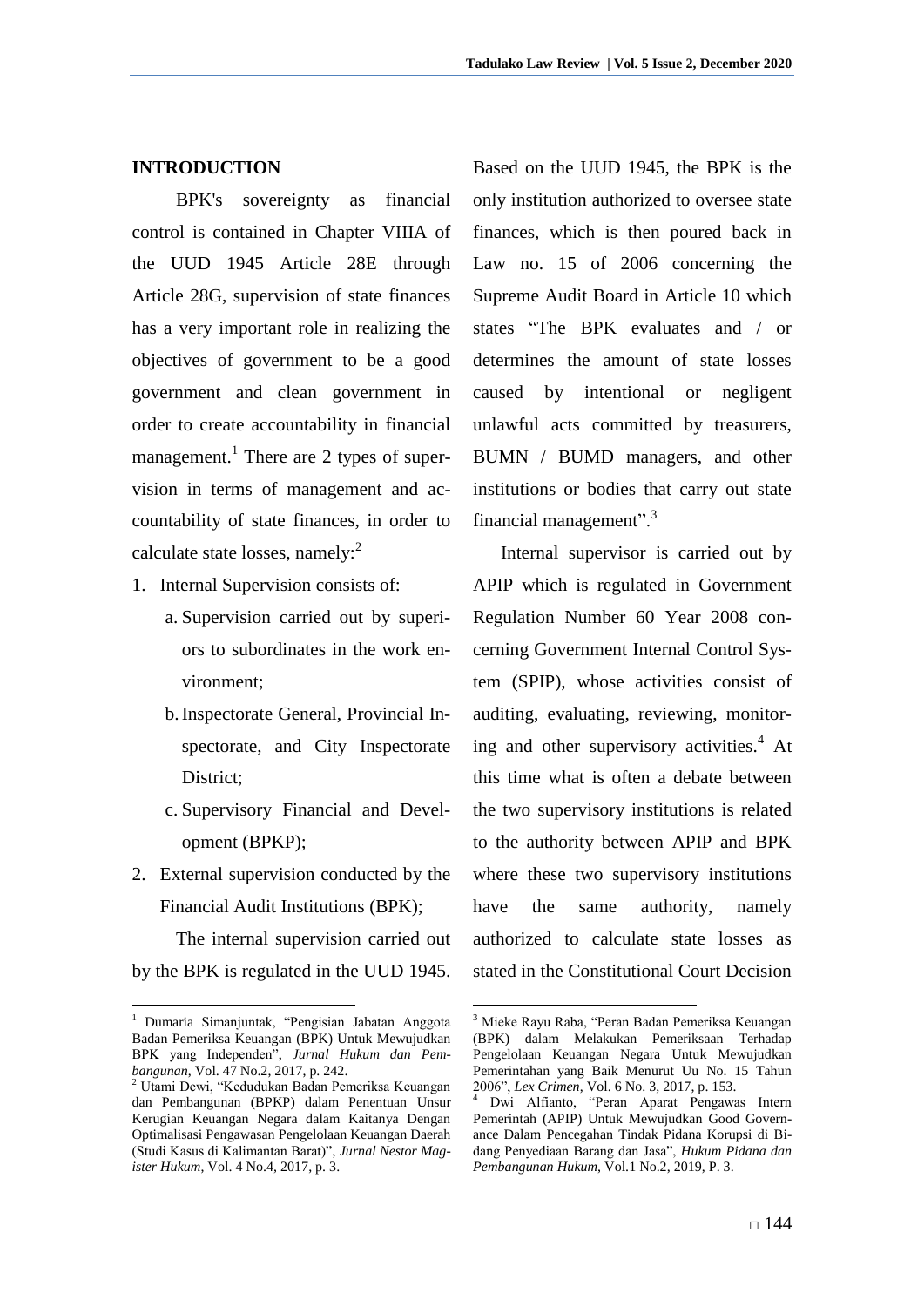No. 31 / PUUX / 2012 related to testing Law No. 30 of 2002 concerning the KPK against the UUD 1945 which states that the KPK can not only coordinate with the BPK and BPKP in terms of proof of corruption but can also coordinate with other agencies, it can even prove itself apart from the findings of the BKP and  $BPKP<sub>5</sub>$ 

The facts that occur in the field that APIP is often recorded in the State Administrative Court because the Report on the Calculation of State Financial Losses (LHPKKN) conducted by APIP has been sued several times in the State Administrative Court (PTUN), one of the decisions, namely PTUN No. 75 PK / TUN / 2015 decided that the investigative audit report by BKPK was not a State Administration decision.<sup>6</sup>

Nevertheless in some cases the results of the calculation of state losses by the APIP were preferred by judges over the results of the calculation of state losses by the BPK. This is as the Supreme Court Decree No. 77PK / PID.SUS / 2015, in which in the decision the BPK stated that

1

there was no state loss, but BPKP as APIP stated that there was a state loss and in the end the judge accepted the BPKP calculation results as the basis for determining state losses.

Based on the explanation above regarding the calculation of state losses, the problem in this research is how is the authority of APIP in calculating state losses due to corruption in the Regional Government agencies? The problem approach that will be used in this study is normative juridical approach, namely research that refers to legal norms and regulations as a normative footing.

### **DISCUSSION**

# **Determination of State Losses by APIP in Corruption in Local Government**

### **Calculation of State Losses by APIP**

Corruption in the local government is the biggest crime that occurred at the district / city level. This is based on the findings of Indonesia Corruption Watch, which states that local government officials, both at the provincial, district / city level are still the most corrupt actors in 2018.<sup>7</sup> According to Article 3 of the Law

<sup>5</sup> Muhammad Fadel Noerman, "Hubungan Hasil Pengawasan Apip dan BPK Dalam Rangka Audit Dengan Tujuan Tertentu Dalam Akuntabilitas Keuangan Daerah", *Tesis Program Studi Magister Ilmu Hukum Fakultas Hukum Universitas Lampung*, 2017, P. 5.

<sup>6</sup> Rita Novita Sari, "Penghitungan Kerugian Keuangan Negara Oleh BPKP Sebagai Keputusan Tata Usaha Negara (Analisis Putusan Mahkamah Agung Nomor 75 PK/TUN/2015", *Skripsi. Fakultas Hukum Universitas Lampung*, 2016, p. 7.

<sup>&</sup>lt;u>.</u> 7

[https://nasional.kompas.com/read/2019/04/28/20144391](https://nasional.kompas.com/read/2019/04/28/20144391/icw-pegawai-pemda-pelaku-korupsi-terbanyak-pada-tahun-2018) [/icw-pegawai-pemda-pelaku-korupsi-terbanyak-pada](https://nasional.kompas.com/read/2019/04/28/20144391/icw-pegawai-pemda-pelaku-korupsi-terbanyak-pada-tahun-2018)[tahun-2018](https://nasional.kompas.com/read/2019/04/28/20144391/icw-pegawai-pemda-pelaku-korupsi-terbanyak-pada-tahun-2018)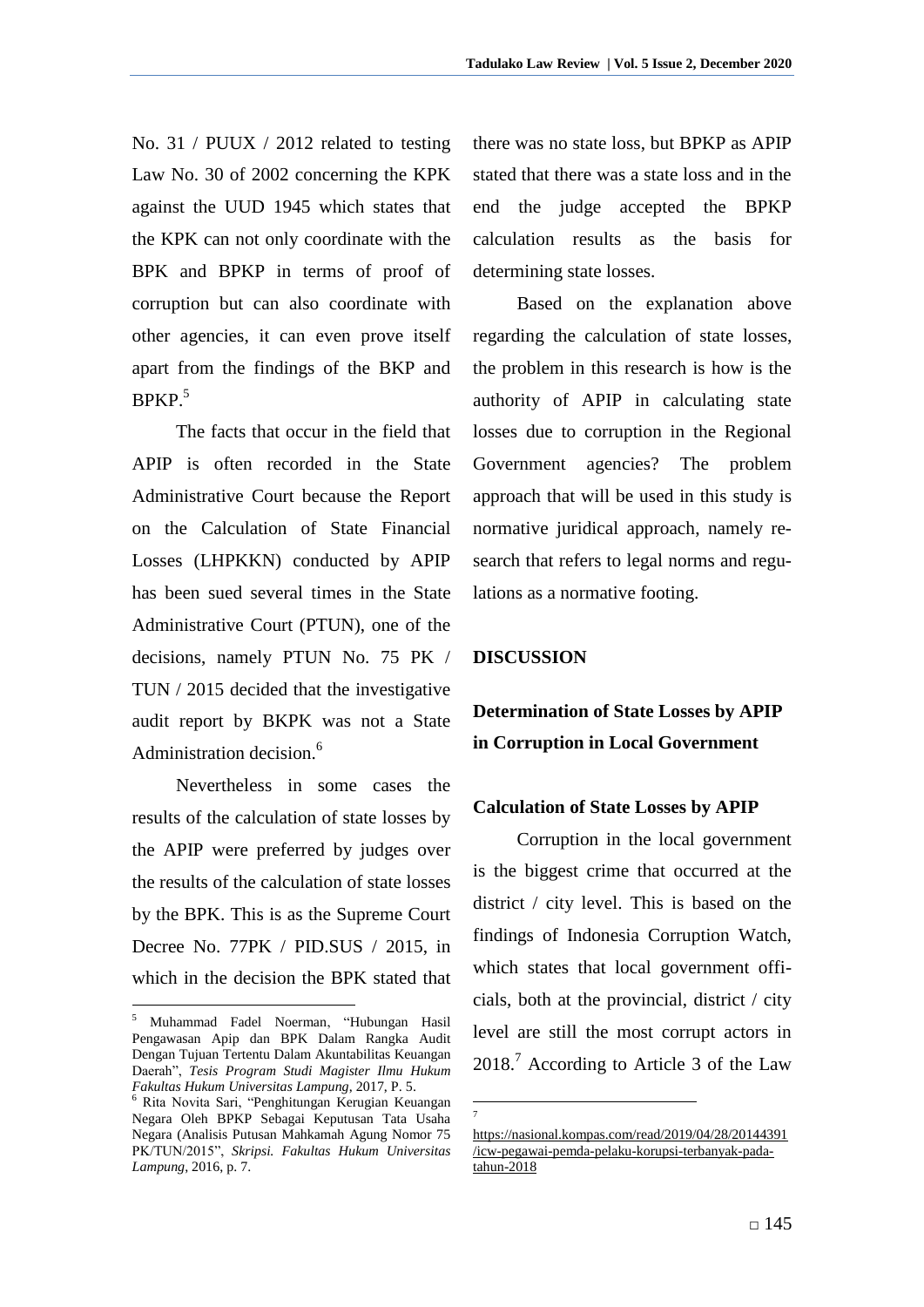on Corruption, corruption is any person who unlawfully commits acts of enriching oneself or others who are a corporation that can harm the country's finances or the country's economy.

According to Law No. 1 of 2004 concerning State Treasury, state losses caused by criminal acts of corruption must be verified in the real sense of state losses. Thus the financial supervisory institutions namely BPK and APIP can calculate state losses because they have expertise in calculating state losses. BPK has the authority to conduct 3 types of audits, as contained in the BPK Law, namely:<sup>8</sup>

1) Audit,

1

- 2) Performance check.
- 3) Examination with a specific purpose.

Audits with specific objectives of BPK are related to financial audits and investigative audits. Financial audit is an audit with a specific purpose which is intended to express an opinion regarding the value of state financial losses arising from a case of irregularities and is used to support litigation, while an investigative examination is the process of finding, and collecting evidence systematically aimed

<sup>8</sup> Badan Pemeriksan Keuangan Republik Indonesia, *Standar Pemeriksaan Keuangan Negara*, Jakarta: Badan Pemeriksan Keuangan Republik Indonesia, 2017, p. 9.

at revealing whether or not an act and the culprit for further legal action.<sup>9</sup>

*Overview of the results of the 2017 semester examination shows that several cases that did not receive any further from the BPK were due to the many requests for the calculation of state losses to the BPK, therefore legal apparatus was based on Law No. 30 of 2014 concerning Government Administration can request assistance from APIP as a competent agency to calculate the losses of the state so that they will immediately get the results of the state losses due to corruption in local government agencies. Thus APIP calculates state losses based on the mandate given by legal apparatus or other authorized institutions.*

APIP conducts supervision to calculate state losses which through an audit. The intended audit based on Article 50 paragraph (1) of the SPIP Law consists of: a. Performance audit

b. Audit with a specific purpose.

One specific audit conducted by APIP is investigative audit as conducted by BPK. An investigative audit is an examination of state finances to calculate state losses that are indicated as a criminal offense, this is also confirmed in Presidential Instruction No. 9 of 2014 concerning

<sup>&</sup>lt;u>.</u> *9 Ibid.*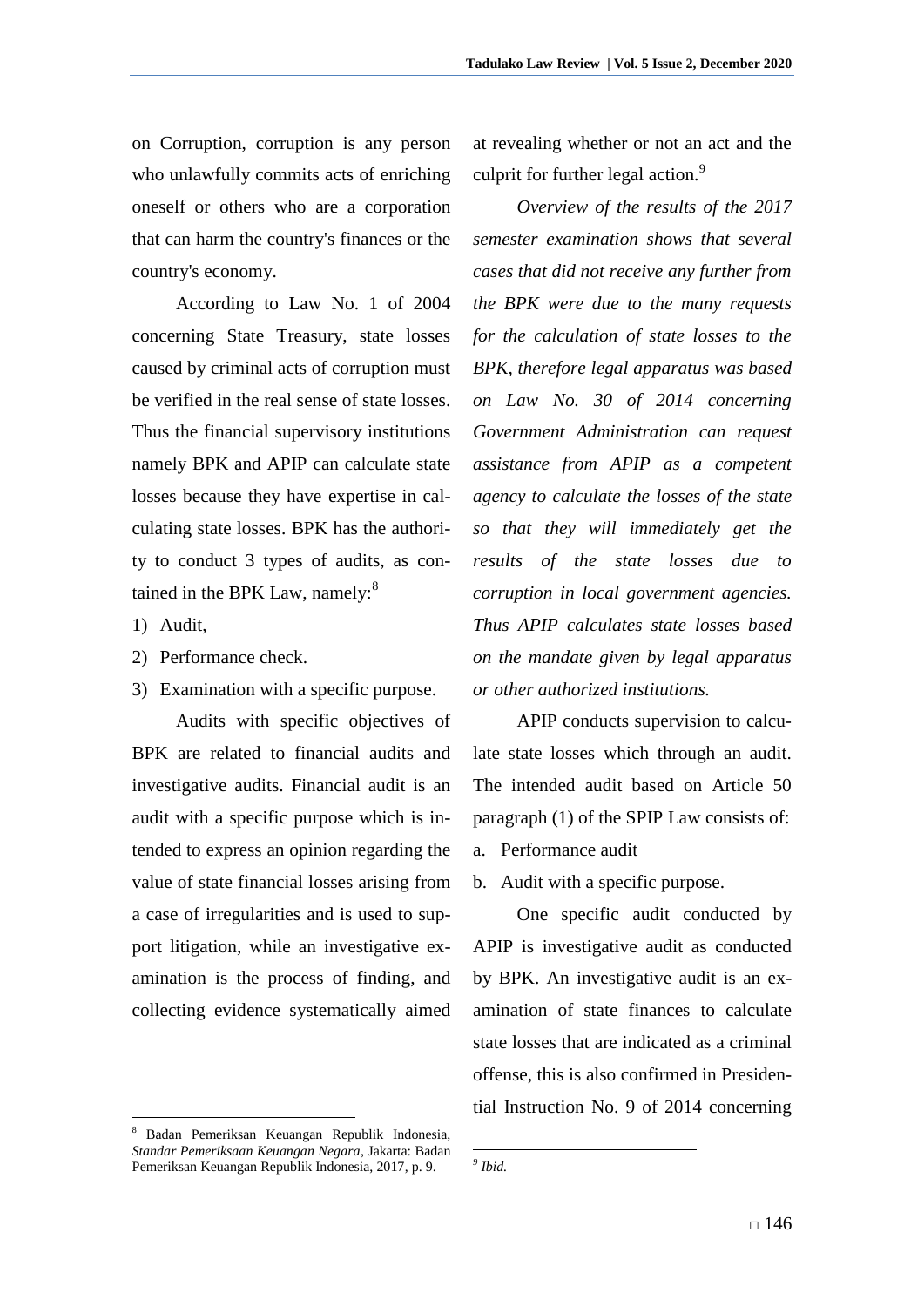Improving the Quality of the Internal Control System and the Reliability of the Implementation of the Internal Control Function in the Context of Creating People's Welfare.

In addition, the authority of APIP in calculating state losses is also regulated in the Appendix to the Regulation of the Minister of Home Affairs of the Republic of Indonesia Number 35 of 2018 concerning the Policy of Supervision of Regional Government Administration in 2019, which explains the Supervision Activities carried out by APIP at Local Government Agencies. Activities related to the calculation of state losses, i.e.

- a. APIP's capacity building activities include:
	- 1) Technical guidance for investigative examinations;
	- 2) Technical guidance for procurement of goods and services (probity advice); and
	- 3) Technical guidance for implementing a risk management system.
- b. Examination activities, including:
	- 1) Performance; and
	- 2) With a specific purpose

Based on this Regulation of the Minister of Home Affairs, APIP as an internal supervisor has the authority to calculate state losses at local government

agencies. Thus APIP has the authority to calculate state losses, but it must be remembered that the calculation of state losses by APIP is given based on a mandate, because APIP in conducting investigative audits must get a request from the competent authority, so this does not conflict with the constitution.

# **The Authority of APIP in Determining State Losses Due to Corruption in Regional Governments**

Determining the amount of state losses can only be done by competent agencies regulated in statutory regulations. APIP as an internal supervisor has the authority to conduct an investigative audit carried out to calculate the magnitude of state losses, then the problem this time is whether the results of the state loss calculation by APIP can be the basis for determining state financial losses to local government agencies.

Previously it had been emphasized that in the statutory regulations APIP has the authority to calculate financial losses, not in terms of determining state financial losses to the central or regional government.

The reason APIP is unable to determine state losses is because in calculating state losses APIP must be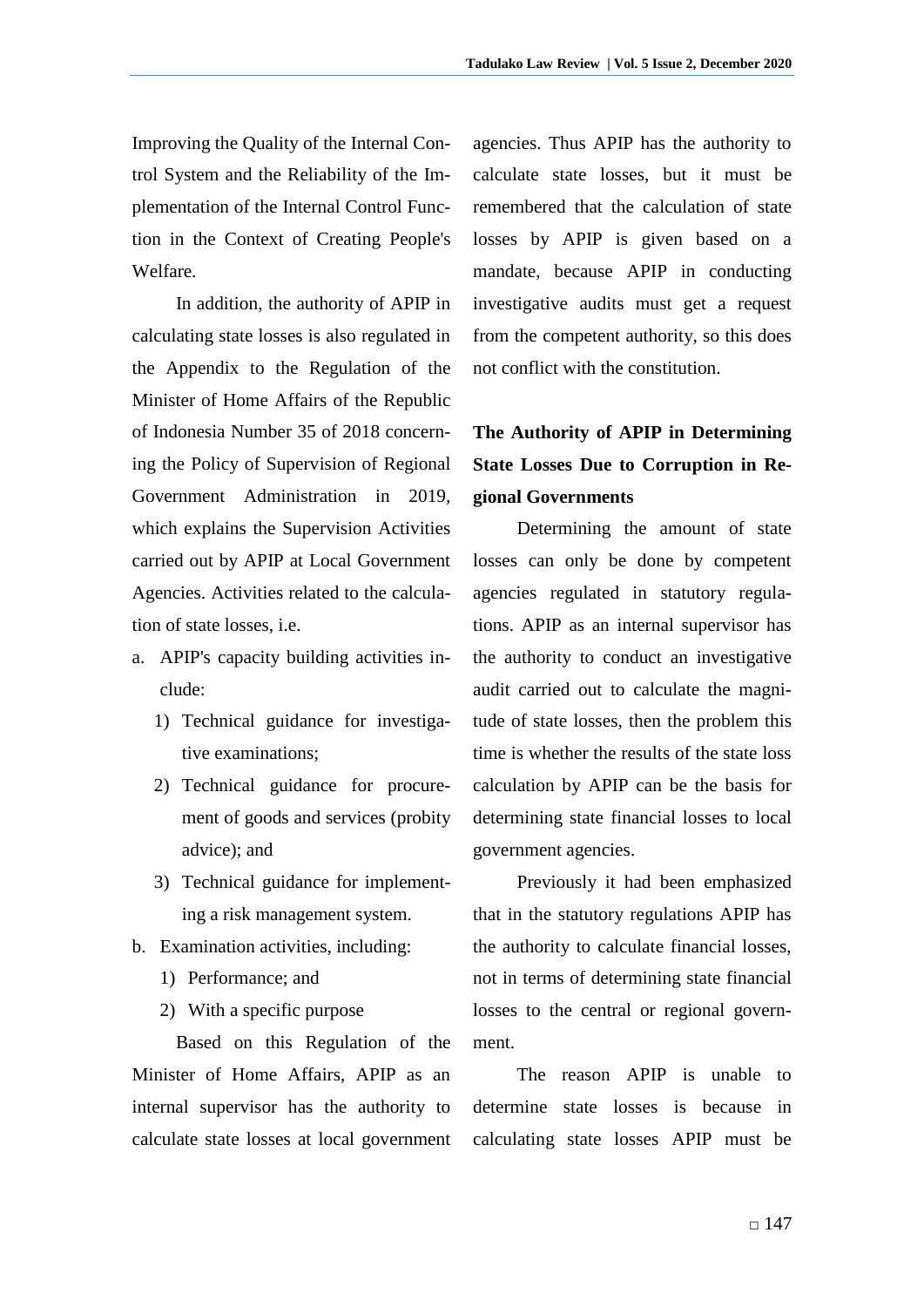based on requests from competent authorities such as legal apparatus. So that the BPKP's authority in calculating state financial losses originates from the mandate given by the legal apparatus to APIP.

The granting of a mandate by the legal apparatus to APIP in calculating state financial losses does not have any impact if it is not followed up by those who request the calculation of state losses, the responsibility remains with the legal apparatus as the mandator. Therefore, the legal apparatus as the mandate giver is not obliged to follow the results of the APIP Report.

Another reason for not being able to determine the state loss of the audit results from APIP is because the report from APIP is merely informative and does not constitute a KTUN. One example is the BPKP report as the APIP, which has been submitted several times to the State Administrative Court, that the BPKP investigative audit report is not included in the KTUN. This is reflected in the PTUN Decision No. 75 PK / TUN / 2015.

The BPKP report is not a KTUN because of the non-fulfillment matter such as individual matter, final and legal consequences for a person or legal entity, therefore the state financial loss report

from the BPKP as APIP is only an expert statement in calculating state losses as outlined in the report, so the value strength of the evidence is attached to the evidence of expert information that has the strength of evidence "free" or "*vrij bewij skracht*".<sup>10</sup>

thus legally in terms of determining the loss of state finances there is only one authorized institution, namely the BPK as regulated in Article 23 E paragraph (1) of the 1945 Constitution. Then the authority of the BPK in determining state losses is clarified in Article 10 paragraph (1) of the Law Invite No. 15 of 2006 concerning the BPK.

There are still many contradictions regarding the authority in determining state financial losses, such as the contradiction that state losses can be determined by the BPK alone as an Internal Supervisor, and other conflicts that determining the loss of the State finances can be carried out by BPKP as the APIP as an external supervisor. Therefore, to overcome this, the Supreme Court issued a Supreme Court Circular No. 4 of 2016 concerning the Imposition of the Results of the 2016 Supreme Court Chamber Plenary Meeting

<u>.</u>

<sup>10</sup> Rita Novita Sari, *Op.Cit.,* p. 127.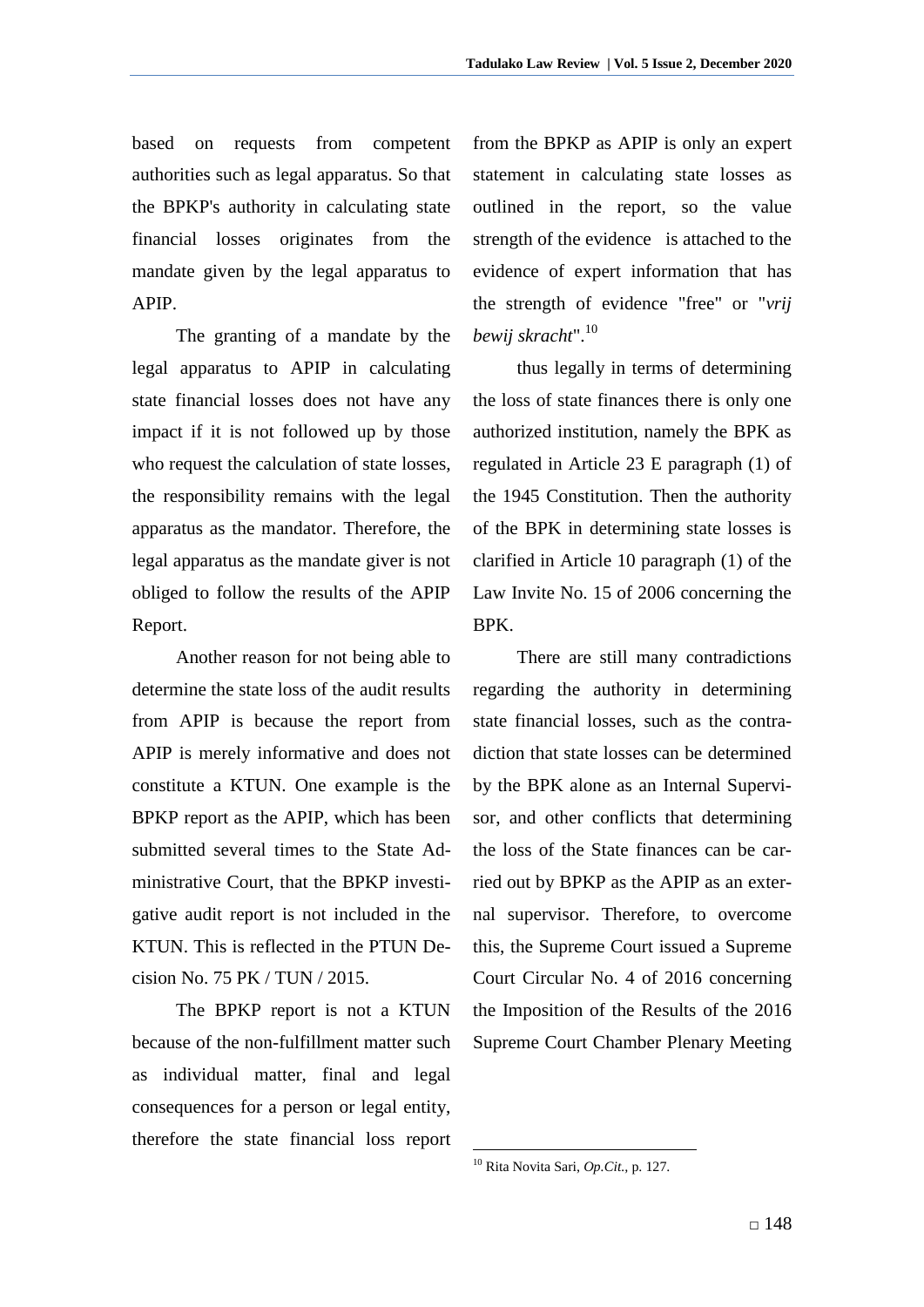as a Guideline for the Implementation of Duties for the Court, which states that.<sup>11</sup>

"The authorized agency to declare whether there is a loss to the state finances is the Financial Audit Institutions/BPK which have constitutional authority while other agencies such as the BPKP / Inspectorate / Regional Apparatus Work Unit remain authorized to conduct audits of State financial management but are not authorized to declare State financial losses. In certain cases, Judges based on the facts of the trial can assess the existence of state losses and the amount of state losses."

Then it can be seen, the authority to determine state losses at the SEMA, so if in the future there is debate about the results of the audit report that will be used between APIP and BPK then the authority to determine the loss of the state back to the judge.

Thus, APIP as an Internal Supervisor does not have the authority to determine losses of state assets, only has the authority to calculate state losses and the authority to determine state losses legally is the BPK. However, if in the future the Judge uses the BPK audit results to determine state losses resulting in con-

<u>.</u>

flict, the APIP audit results can become a second opinion that is only taken into consideration by the judge in deciding state losses and is not as binding as the KTUN.

### **CONCLUSIONS**

APIP is only authorized to calculate state financial losses, because it has the authority to carry out investigative audits, which investigative audits are conducted in the event of state losses at the central or regional government level. Then in conducting an investigative audit, APIP must first obtain a mandate by the legal apparatus. However, in terms of determining the state losses due to corruption, one of the APIP BPKP does not have that authority. This is based on the Decree of the State Administrative Court No. 75 PK / TUN / 2015, that the BPKP audit report is not a KTUN because it is only informative and not final because this report must be followed up by the legal apparatus as the agency that mandates the BPKP to calculate state losses. This is confirmed by the issuance of SEMA No. 4 of 2014 concerning the Imposition of the Formulation of the Results of the Plenary Meeting of the Supreme Court on the Enactment of the Formulation of the Results of the Plenary Meeting of the Supreme Court, which clarifies the authority between the BPK

<sup>&</sup>lt;sup>11</sup> R. Bayu Ferdian, Mohd. Din, M. Gaussyah, "Penetapan Kerugian Negara Dalam Perkara Tindak Pidana Korupsi", *Syiah Kuala Law Journal*, Vol. 2 No.3, 2018, p. 33.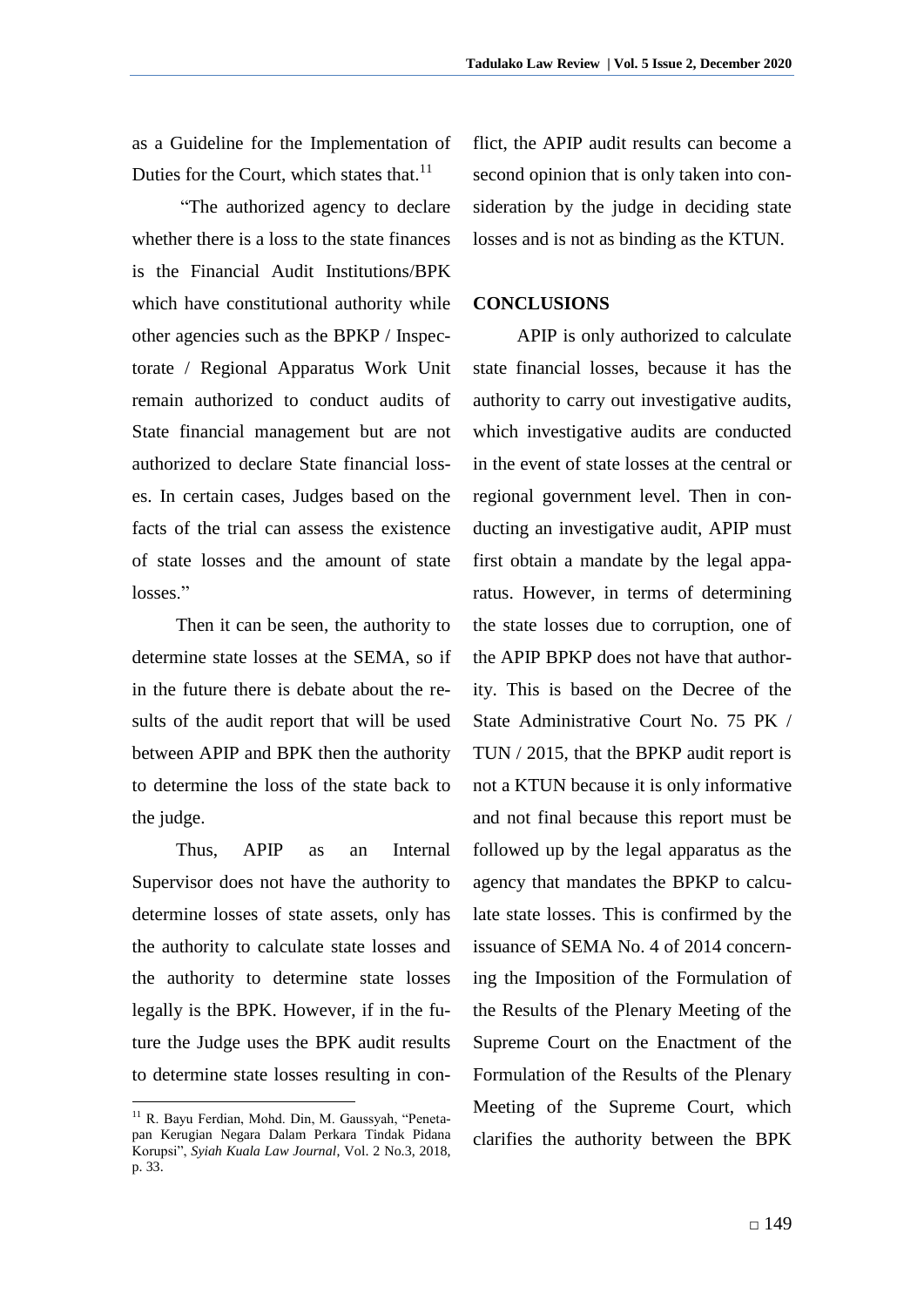and BPKP in determining state losses. Therefore, the results of the BPKP report can only be used as second opinion, which is a material consideration in providing decisions regarding state financial losses.

### **BIBLIOGRAPHY**

- Badan Pemeriksan Keuangan Republik Indonesia, *Standar Pemeriksaan Keuangan Negara*, Jakarta: Badan Pemeriksan Keuangan Republik Indonesia, 2017.
- Dumaria Simanjuntak, "Pengisian Jabatan Anggota Badan Pemeriksa Keuangan (BPK) Untuk Mewujudkan BPK yang Independen", *Jurnal Hukum dan Pembangunan*, Vol. 47 No.2, 2017
- Dwi Alfianto, "Peran Aparat Pengawas Intern Pemerintah (APIP) Untuk Mewujudkan Good Governance Dalam Pencegahan Tindak Pidana Korupsi di Bidang Penyediaan Barang dan Jasa", *Hukum Pidana dan Pembangunan Hukum*, Vol.1 No.2, 2019.
- [https://nasional.kompas.com/read/2019/04](https://nasional.kompas.com/read/2019/04/28/20144391/icw-pegawai-pemda-pelaku-korupsi-terbanyak-pada-tahun-2018) [/28/20144391/icw-pegawai-pemda](https://nasional.kompas.com/read/2019/04/28/20144391/icw-pegawai-pemda-pelaku-korupsi-terbanyak-pada-tahun-2018)[pelaku-korupsi-terbanyak-pada](https://nasional.kompas.com/read/2019/04/28/20144391/icw-pegawai-pemda-pelaku-korupsi-terbanyak-pada-tahun-2018)[tahun-2018](https://nasional.kompas.com/read/2019/04/28/20144391/icw-pegawai-pemda-pelaku-korupsi-terbanyak-pada-tahun-2018)
- Mieke Rayu Raba, "Peran Badan Pemeriksa Keuangan (BPK) dalam

Melakukan Pemeriksaan Terhadap Pengelolaan Keuangan Negara Untuk Mewujudkan Pemerintahan yang Baik Menurut Uu No. 15 Tahun 2006", *Lex Crimen*, Vol. 6 No. 3, 2017.

- Muhammad Fadel Noerman, "Hubungan Hasil Pengawasan Apip dan BPK Dalam Rangka Audit Dengan Tujuan Tertentu Dalam Akuntabilitas Keuangan Daerah", *Tesis Program Studi Magister Ilmu Hukum Fakultas Hukum Universitas Lampung*, 2017.
- R. Bayu Ferdian, Mohd. Din, M. Gaussyah, "Penetapan Kerugian Negara Dalam Perkara Tindak Pidana Korupsi", *Syiah Kuala Law Journal*, Vol. 2 No.3, 2018.
- Rita Novita Sari, "Penghitungan Kerugian Keuangan Negara Oleh BPKP Sebagai Keputusan Tata Usaha Negara (Analisis Putusan Mahkamah Agung Nomor 75 PK/TUN/2015", *Skripsi. Fakultas Hukum Universitas Lampung*, 2016.
- Utami Dewi, "Kedudukan Badan Pemeriksa Keuangan dan Pembangunan (BPKP) dalam Penentuan Unsur Kerugian Keuangan Negara dalam Kaitanya Dengan Optimalisasi Pengawasan Pengelolaan Keu-